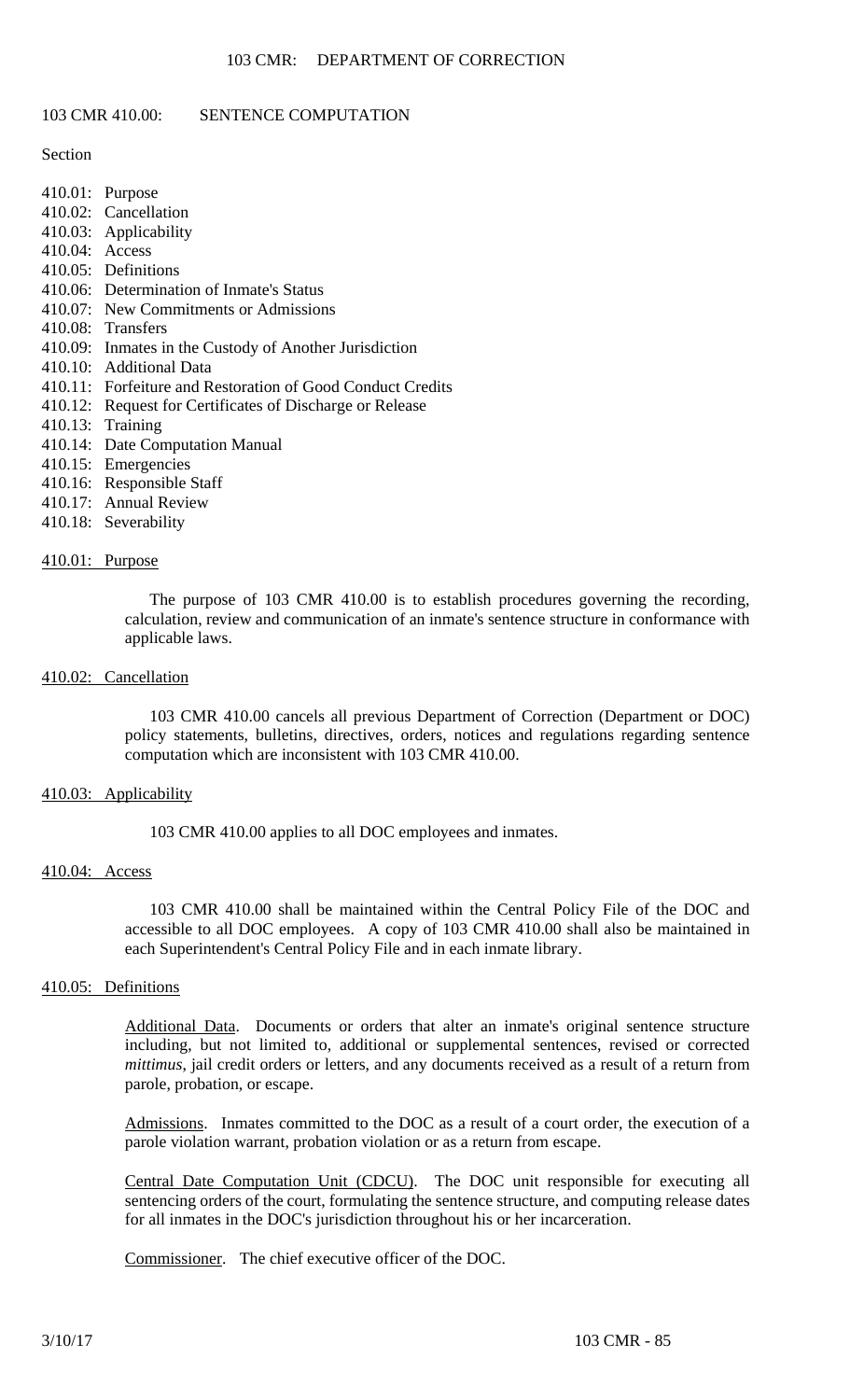## 103 CMR: DEPARTMENT OF CORRECTION

## 410.05: continued

Commissioner's Designee. An individual or entity assigned by the Commissioner to review and approve inmate releases.

Committing Institution. The state or county institution to which the inmate was originally committed.

County Federal Interstate (CFI) Unit. The Unit within the Classification Division responsible for issues related to inmates who are housed in a county, federal or other state jurisdiction; as well as county, federal or other state jurisdiction inmates housed within the Department.

Deduction from Sentence (DFS) Report. The report generated from the Inmate Management System (IMS) for a specified time period that itemizes the recommendations for the granting of Earned Good Time and includes updated combined release dates.

Deputy Commissioner of Reentry. The DOC's Deputy Commissioner whose duties include, but are not limited to, the management of the Classification Division, Inmate Education and Training Division, Reentry, Program Services Division and the Health Services Division.

Inmate Management System (IMS). The DOC's automated information system that provides processing, storage and retrieval of inmate related information needed by DOC personnel and other authorized users within the criminal justice system.

Inmate Sentence Listing (ISL). The form generated from the IMS providing inmate sentencing information and date computation.

*Mittimus*. The sentencing document(s) issued by the court committing the inmate to incarceration that contains sentence information to include offense, term of imprisonment and any other orders made by the court.

New Commitments. Newly sentenced and committed inmates.

Records Manager. The person responsible for the daily operations of an institutional Records Department.

Release Coordinator. The person responsible for the physical release of an inmate from the institution.

Request to Notify. Written correspondence sent by the Central Date Computation Unit (CDCU) to another jurisdiction advising them that an inmate in their custody is also subject to a Massachusetts sentence(s) and further requesting that the other jurisdiction inform the CDCU when the subject inmate is within a specified time period of completing service of the other jurisdiction's sentence(s).

Superintendent. The chief administrative officer of a correctional institution.

# 410.06: Determination of Inmate Status

The Booking Department of the committing institution shall review the *mittimus* to determine the status of the inmate, new commitment, admission or transfer.

## 410.07: New Commitments or Admissions

CDCU shall review the *mittimus* to identify the inmate's sentence, offense and sentencing statute and shall determine whether the sentence complies with statutory requirements.

(1) CDCU shall enter relevant data into the IMS Sentence and Offense screens. In the case of a returned parole violator or return from escape, the Parole Return screen or the Escape Return screen shall be utilized to enter relevant release and return dates for computation purposes.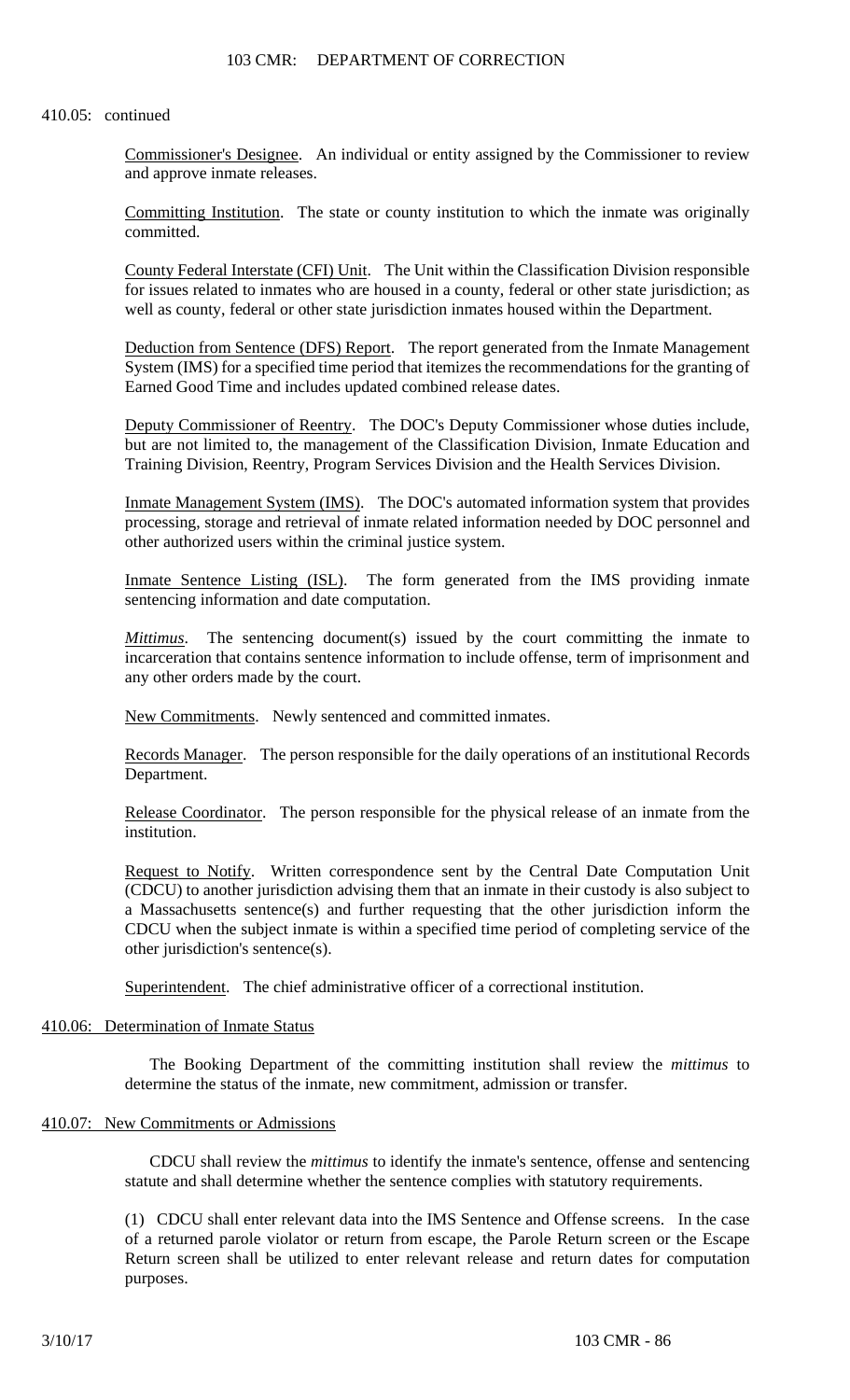#### 410.07: continued

(2) CDCU shall calculate the inmate's dates utilizing the IMS Sentence screen, and ensure by manual calculation that the sentence structure and date computation are accurate.

(3) Any release date computations not calculated correctly in IMS shall have the release dates manually calculated and entered into IMS by CDCU. CDCU will also check the IMS Manual Date Computation check box. The names of all inmates sentenced by a Massachusetts court whose release dates do not calculate correctly in IMS shall also be maintained on a central list by CDCU.

(4) Once the sentence structure and date computation have been reviewed for accuracy, the CDCU employee conducting this review will check the certification box in the sentence screen in IMS. The committing sites will receive *via* email a notice advising them to print the certified Inmate Sentence Listing (ISL) for both new commitments/admissions and added data on a daily basis by CDCU. The Records Manager or designee shall place the certified ISL in the inmate's institutional six-part folder and issue a copy to the inmate.

## 410.08: Transfers

Upon an inmate's transfer to another institution, the Records Manager or designee of the receiving institution shall ensure that all of the inmate's *mittimuses* have been stamped as reviewed by CDCU and that all respective *mittimuses* are reflected on the ISL. In the event there are any documents which have not been stamped by CDCU or otherwise accounted for, CDCU shall be notified.

## 410.09: Inmates in the Custody of Another Jurisdiction

CDCU shall track and perform date computation functions for inmates in the custody of another jurisdiction who have concurrent or consecutive Massachusetts sentences to be served.

## (1) Concurrent Sentences.

- (a) CDCU shall obtain the original *mittimus*;
- (b) CDCU shall review the *mittimus* to confirm the sentence type;

(c) CDCU shall obtain a Waiver of Extradition from the DOC's Legal Division or the District Attorney Office where applicable, or forward a waiver of extradition to the inmate for signature;

(d) CDCU shall communicate with the committing institution Records Manager to obtain the inmate's commitment number. The Records Manager shall ensure all other booking functions as provided by in 103 DOC 401: *Booking and Admission*, are completed;

(e) CDCU shall enter the sentence and complete date computation in accordance with 103 CMR 410.00. The committing institution Records Manager or designee shall complete the criminal records check in accordance with 103 DOC 417: *Criminal History Records Information*, update the inmate status in IMS, construct the six-part folder and forward the six-part folder to the County Federal and Interstate (CFI) Unit. CDCU will forward the original *mittimus* to the CFI Unit to file within the six-part folder;

(f) CDCU shall forward a Detainer Letter along with a copy of the *mittimus* and Waiver of Extradition to the other jurisdiction;

(g) Upon receipt of a signed Waiver of Extradition and computation of the Massachusetts sentence(s), CDCU shall provide the ISL for the Massachusetts sentence(s) to the other jurisdiction and to the inmate;

(h) The CFI Unit shall conduct a review of earned good time at least annually, and quarterly when the out of state inmate's projected release date is within one year;

(i) After this annual review of earned good time, the CFI Unit shall provide a DFS Report to the other jurisdiction and the inmate until the projected release date is within one year; and thereafter upon the CDCU's recalculation of the projected release date;

(j) CDCU shall prepare a Certificate of Discharge/Release in accordance with 103 CMR 417.00. Once prepared, the CFI Unit shall notify the other jurisdiction of the release of the inmate's obligation to the Massachusetts concurrent sentence(s) in circumstances when the other jurisdiction's sentence(s) expires after the Massachusetts release;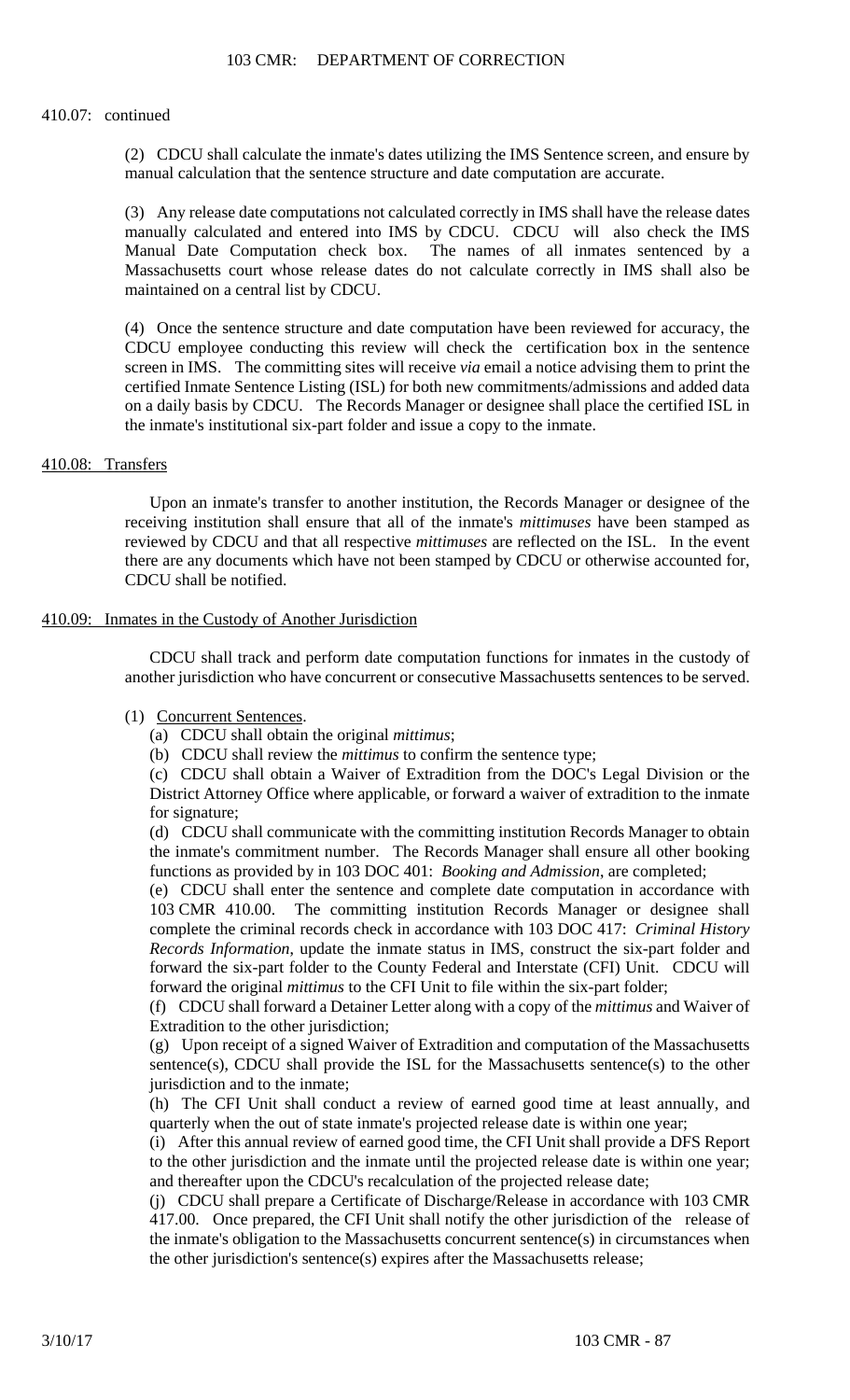#### 410.09: continued

(k) The CFI Unit shall, on the day of the expiration of the Massachusetts sentence, provide the other jurisdiction with a detainer removal letter reflecting that the inmate's obligation to the Massachusetts sentence(s) have been satisfied, along with a copy of the Certificate of Discharge/Release;

(l) For an inmate whose sentence from another jurisdiction is scheduled to expire prior to his or her DOC sentence, CDCU shall perform the actions outlined in 103 CMR 410.09(2)(e) and (f).

## (2) Consecutive Sentences.

- (a) CDCU shall obtain the original *mittimus*;
- (b) CDCU shall review the *mittimus* to confirm sentence type;

(c) CDCU shall forward a Detainer Letter, along with a copy of the *mittimus* to the other jurisdiction;

(d) CDCU shall obtain a Waiver of Extradition from the DOC Legal Division or the District Attorney's Office, if applicable, or forward a Waiver of Extradition to the inmate for signature:

(e) CDCU shall obtain the other jurisdiction's release date(s) annually until the projected release date from the other jurisdiction is within one year, and thereafter at least quarterly; (f) CDCU shall notify the DOC's Central Transportation Unit (CTU) of the date that the inmate will be available to the DOC, including the inmate's current location for CTU to make transportation arrangements.

## 410.10: Additional Data

If additional *mittimuses*, jail credit or other documents affecting an inmate's sentence are received by the institution following the initial sentencing of an inmate, the Records Manager or designee shall forward the document(s) to the CDCU. If the additional data received may result in a possible upcoming release, the Records Manager or designee shall notify CDCU immediately. Once CDCU receives such documents, it shall process the additional data and forward the additional data, along with an amended certified ISL, to the Records Manager or designee for filing within the six part folder and provide a copy to the inmate.

#### 410.11: Forfeiture and Restoration of Good Conduct Credits

Inmates eligible for statutory good conduct credit (SGT) pursuant to M.G.L. c. 127, § 129 may be subject to forfeitures of such credit in accordance with M.G.L. c. 127, §§ 49, 83C and 129 upon the finding of guilt of a disciplinary infraction. In such circumstances, the disciplinary hearing officer recommends the forfeiture of SGT, and this recommendation is reviewed by the Superintendent, Deputy Commissioner of Clinical Services and Reentry and Commissioner in sequential order, with a denial at any of these levels terminating the process. The Commissioner decides whether SGT is to be forfeited, or whether previously-forfeited SGT may be restored (based on a recommendation of the Superintendent). Commissioner decisions regarding forfeiture or restoration shall be forwarded to the inmate and implemented by CDCU.

## 410.12: Request for Certificates of Discharge or Release

CDCU shall issue monthly an upcoming release list to each institution for inmates who are releasing within 150 days. The institutional Records Manager or designee shall add the inmates to their Master Facility Upcoming Release List, as well as perform any duties as specified on the CDCU monthly release list.

CDCU will monitor all inmates on the institution upcoming release list and award earned good time (EGT).

CDCU shall process all inmate Certificates of Discharge/Release. CDCU shall complete a Certificate of Discharge/Release and forward the signed Certificate of Discharge/Release to the respective Superintendent or his or her designee. The Superintendent or designee shall sign the Certificate of Discharge/Release. The physical release of an inmate from the DOC's custody shall be in accordance with applicable DOC procedure by the Release Coordinator.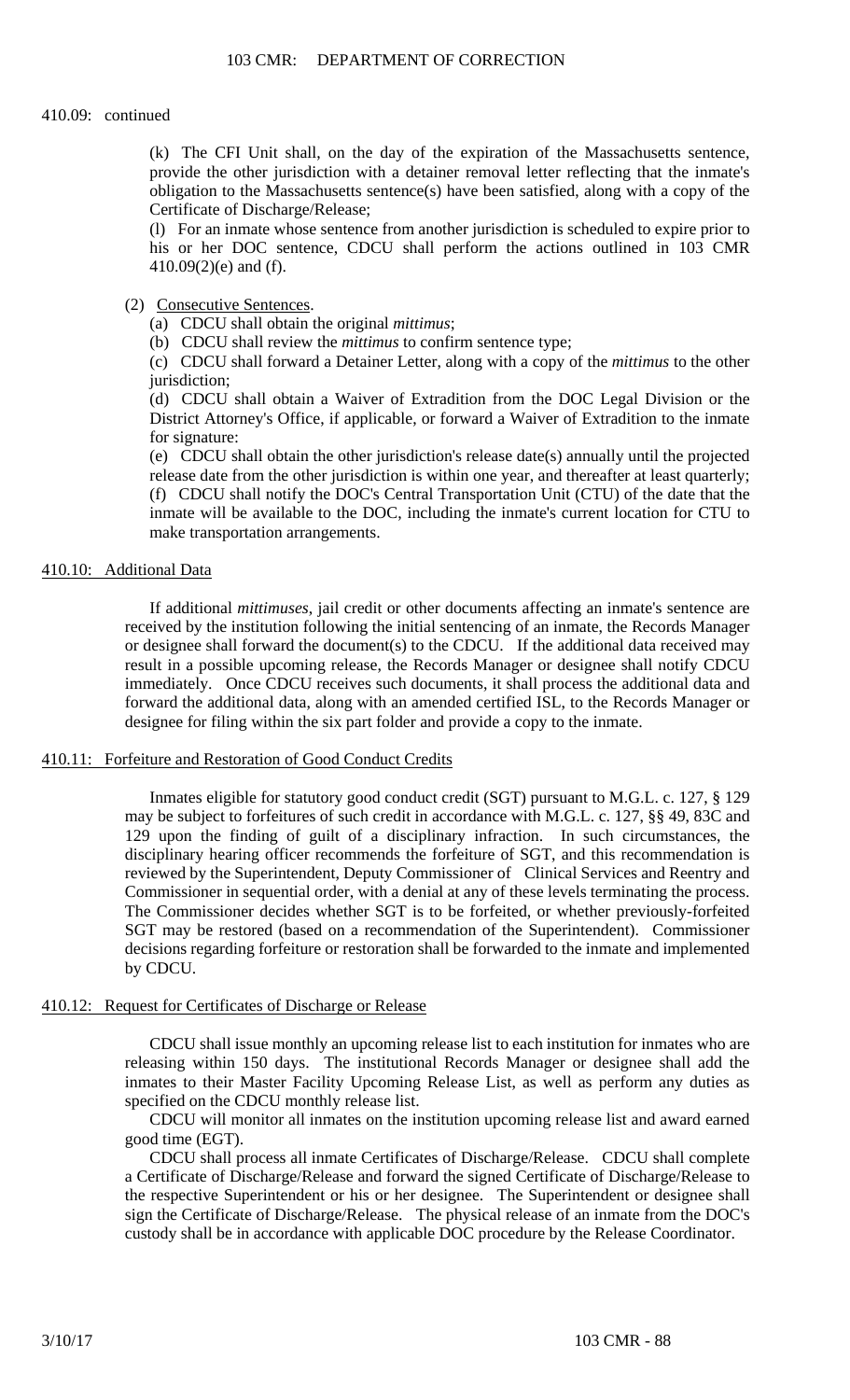#### 410.13: Training

CDCU shall provide training on date computation and records functions for DOC staff as needed, and provide ongoing training to CDCU staff in accordance with 103 DOC 216: *Training and Staff Development*.

Institution Records Managers shall train Shift Commanders in the role of Release Coordinator. Shift Commanders shall be responsible for inmate releases during non-business hours or in the absence of the Records Manager/Designee.

#### 410.14: Date Computation Manual

A manual of operations for sentence computation shall be maintained by the CDCU and made available for reference by the DOC.

## 410.15: Emergencies

Whenever in the opinion of the Commissioner, Deputy Commissioner or the Superintendent of a state correctional institution, an emergency exists that requires suspension of all or part of 103 CMR 410.00, such suspension may be authorized, provided that any such suspension, exceeding 48 hours must be authorized by the Commissioner.

## 410.16: Responsible Staff

(1) The Commissioner or designee shall be responsible for implementing and monitoring 103 CMR 410.00 throughout the DOC.

(2) Each Superintendent or designee shall be responsible for the implementation of 103 CMR 410.00 and for the development of any and all necessary and appropriate institutional procedures.

## 410.17: Annual Review

103 CMR 410.00 shall be reviewed at least annually by the Commissioner or designee. The party or parties conducting the review shall develop a memorandum to the Commissioner with a copy to the Central Policy File indicating revisions, additions or deletions which shall be included for the Commissioner's written approval and shall become effective pursuant to applicable law.

## 410.18: Severability

If an article, section, subsection, sentence, clause or phrase of 103 CMR 410.00 is for any reason held to be unconstitutional, contrary to statute, in excess of the authority of the Commissioner or otherwise inoperative, such decision shall not affect the validity of any other article, section, subsection, sentence, clause or phrase of 103 CMR 410.00.

## REGULATORY AUTHORITY

103 CMR 410.00: M.G.L. c. 124, § 1 (c), (g) and (j); c. 125, §§ 12 and 14; c.127, §§ 129, 129B, 129C, 129D; and c. 279, § 33A and St. 1993, c. 432.